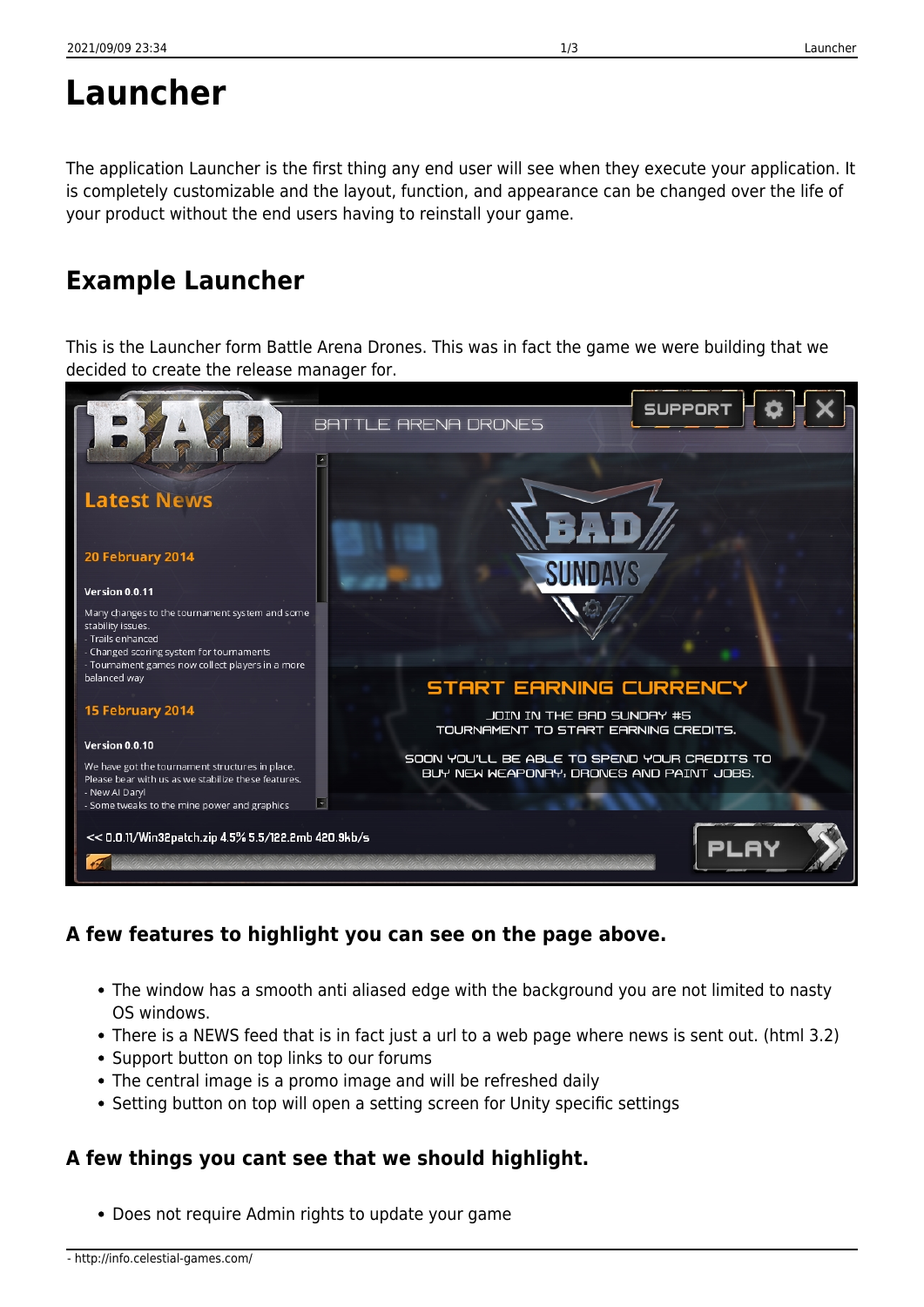- Does not require the installation of any 3rd party run-times (works completely natively)
- The full visual design is 100% customizable and will update from the net when changed

# **Launcher Unity settings**

The launcher should be used to replace the standard Unity game launcher. This means that it must allow settings for your game. The setting button (you create on your launcher design) will bring up a menu like this.

Some of the features are only applicable if you add a small lightweight prefab to your start scene.



### **Visible features we would like to highlight.**

- Shows you the current available screen resolutions on the machine you are using.
- The quality setting for Unity (this must be synchronized with your Unity setting)
- Fullscreen option
- Render options
- Additional command line arguments

#### **Hidden features we should highlight.**

- Keeps the screen size and full screen options synchronized between the game and the launcher
- Fixed the command line full screen function (Unity does not always respect that option)